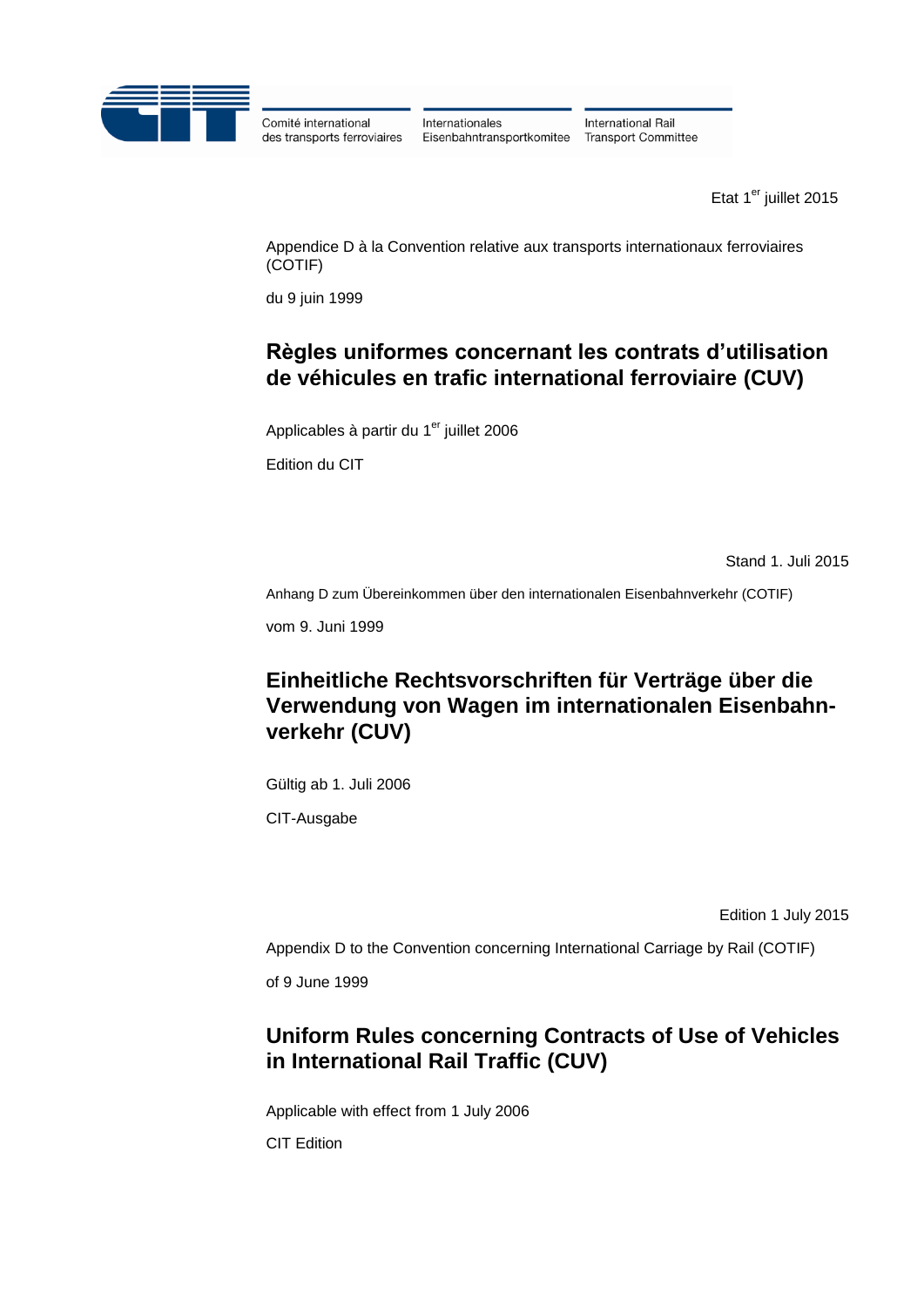| © 2006 | Comité international des transports ferroviaires (CIT) |
|--------|--------------------------------------------------------|
|        | Internationales Eisenbahntransportkomitee (CIT)        |
|        | International Rail Transport Committee (CIT)           |
|        | www.cit-rail.org                                       |

| Supplément n°<br>Nachtrag Nr.<br>Amendment No | Applicable à partir du<br>Gültig ab<br>Applicable with effect from |
|-----------------------------------------------|--------------------------------------------------------------------|
| 1                                             | 2015-07-01                                                         |
|                                               |                                                                    |
|                                               |                                                                    |
|                                               |                                                                    |
|                                               |                                                                    |
|                                               |                                                                    |
|                                               |                                                                    |
|                                               |                                                                    |
|                                               |                                                                    |
|                                               |                                                                    |
|                                               |                                                                    |
|                                               |                                                                    |
|                                               |                                                                    |
|                                               |                                                                    |
|                                               |                                                                    |
|                                               |                                                                    |
|                                               |                                                                    |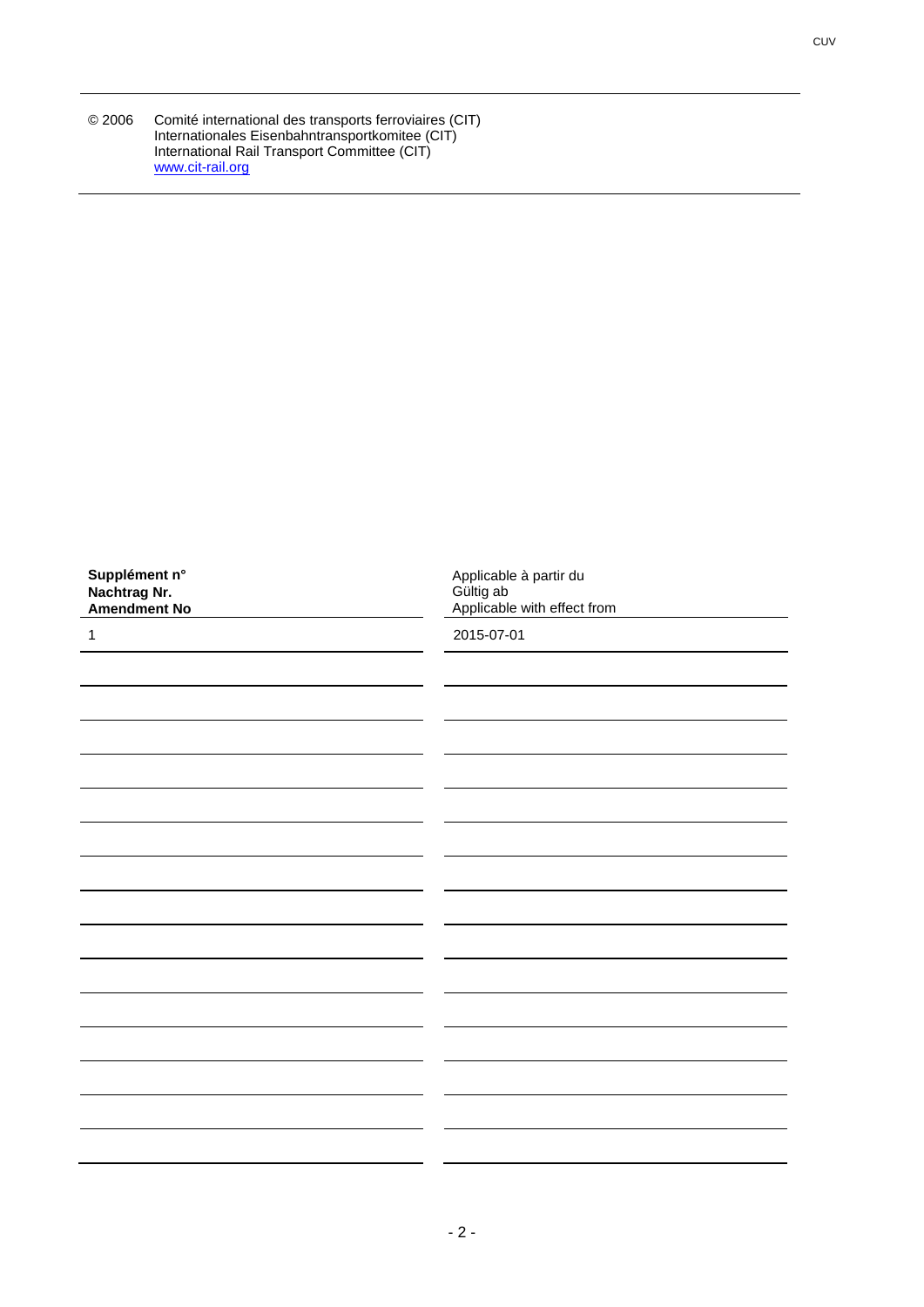|         | Table des matières                                             | <b>Inhaltsverzeichnis</b>                                       | <b>Contents</b>                                        |                |
|---------|----------------------------------------------------------------|-----------------------------------------------------------------|--------------------------------------------------------|----------------|
| Art. 1  | Champ d'application                                            | Anwendungsbereich                                               | Scope                                                  | 4              |
| Art. 2  | <b>Définitions</b>                                             | Begriffsbestimmungen                                            | <b>Definitions</b>                                     | $\overline{4}$ |
| Art.3   | Signes et inscriptions sur les<br>véhicules                    | Zeichen und Anschriften an<br>Wagen                             | Signs and inscriptions on the<br>vehicles              | 4              |
| Art. 4  | Responsabilité en cas de perte<br>ou d'avarie d'un véhicule    | Haftung bei Verlust oder<br>Beschädigung eines Wagens           | Liability in case of loss of or<br>damage to a vehicle | 5              |
| Art. 5  | Déchéance du droit d'invoquer<br>les limites de responsabilité | Verlust des Rechtes auf<br>Haftungsbeschränkung                 | Loss of right to invoke the limits<br>of liability     | 5              |
| Art. 6  | Présomption de perte d'un<br>véhicule                          | Vermutung für den Verlust eines<br>Wagens                       | Presumption of loss of a vehicle                       | 6              |
| Art. 7  | Responsabilité des dommages<br>causés par un véhicule          | Haftung für Schäden, die durch<br>einen Wagen verursacht werden | Liability for loss or damage<br>caused by a vehicle    | 6              |
| Art. 8  | Subrogation                                                    | Subrogation                                                     | Subrogation                                            | 7              |
| Art. 9  | Responsabilité pour les agents<br>et autres personnes          | Haftung für Bedienstete und<br>andere Personen                  | Liability for servants and other<br>persons            | 7              |
| Art. 10 | Autres actions                                                 | Sonstige Ansprüche                                              | Other actions                                          | 7              |
| Art. 11 | For                                                            | Gerichtsstand                                                   | Forum                                                  | 8              |
| Art. 12 | Prescription                                                   | Verjährung                                                      | Limitation of actions                                  | 8              |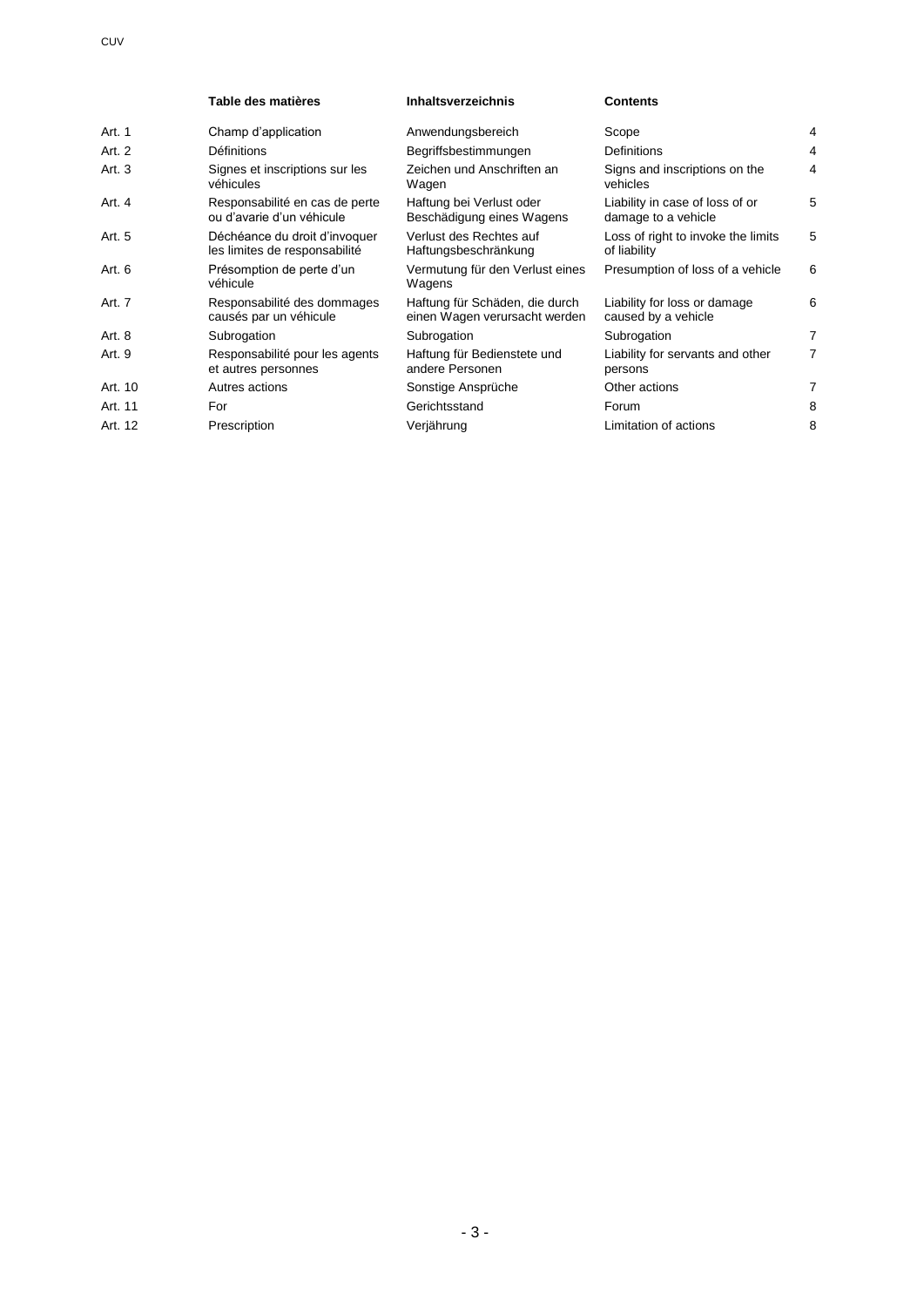#### **Article premier - Champ d'application**

Les présentes Règles uniformes s'appliquent aux contrats bi- ou multilatéraux concernant l'utilisation de véhicules ferroviaires en tant que moyen de transport pour effectuer des transports selon les Règles uniformes CIV et selon les Règles uniformes CIM.

 $\left\{ \right.$  $\left\{ \right.$  $\left\{ \right.$  $\left\{ \right.$  $\left\{ \right.$ 

Aux fins des présentes Règles uniformes le terme :

- a) « entreprise de transport ferroviaire » désigne toute entreprise à statut privé ou public qui est autorisée à transporter des personnes ou des marchandises, la traction étant assurée par celle-ci;
- b) « véhicule » désigne tout véhicule, apte à circuler sur ses propres roues sur des voies ferrées, non pourvu de moyen de traction;
- c) « détenteur » désigne la personne ou l'entité propriétaire du véhicule ou disposant d'un droit de disposition sur celui-ci, qui exploite ledit véhicule à titre de moyen de transport ;
- d) « gare d'attache » désigne le lieu qui est inscrit sur le véhicule et auquel ce véhicule peut ou doit être renvoyé conformément aux conditions du contrat d'utilisation.

### **Article 3 - Signes et inscriptions sur les véhicules**

- § 1 Nonobstant les prescriptions relatives à l'admission technique des véhicules à la circulation en trafic international, celui qui, en vertu d'un contrat visé à l'article premier, confie un véhicule doit s'assurer que sont inscrits sur le véhicule :
	-
	- b) le cas échéant, l'indication de l'entreprise de transport ferroviaire au parc de véhicules de laquelle le véhicule est incorporé;
	- c) le cas échéant, l'indication de la gare d'attache;
	- d) d'autres signes et inscriptions convenus dans le contrat d'utilisation.
- § 2 Les signes et les inscriptions prévus au § 1 peuvent être complétés par des moyens d'identification électronique.

#### **Artikel 1 - Anwendungsbereich Article 1 - Scope**

Diese Einheitlichen Rechtsvorschriften gelten für zwei- oder mehrseitige Verträge über die Verwendung von Eisenbahnwagen als Beförderungsmittel zur Durchführung von Beförderungen nach den Einheitlichen Rechtsvorschriften CIV und nach den Einheitlichen Rechtsvorschriften CIM.

### **Article 2 - Définitions Artikel 2 - Begriffsbestimmungen Article 2 - Definitions**

Für Zwecke dieser Einheitlichen Rechtsvorschriften bezeichnet der Ausdruck

- a) "Eisenbahnverkehrsunternehmen" jedes private oder öffentlich-rechtliche Unternehmen, das zur Beförderung von Personen oder Gütern berechtigt ist und die Traktion sicherstellt;
- b) "Wagen" auf eigenen Rädern auf Eisenbahnschienen rollende Fahrzeuge ohne eigenen Antrieb;
- c) "Halter" die natürliche oder juristische Person, die als Eigentümerin oder Verfügungsberechtigte einen Wagen als Beförderungsmittel wirtschaftlich nutzt;
- d) "Heimatbahnhof" den Ort, der am Wagen angeschrieben ist und an den der Wagen gemäss den Bedingungen des Vertrages über die Verwendung gesandt werden kann oder muss.

#### **Artikel 3 - Zeichen und Anschriften an Wagen**

- § 1 Wer einen Wagen auf Grund eines Vertrages nach Artikel 1 zur Verfügung stellt, hat unbeschadet der Vorschriften über die technische Zulassung von Wagen zum Einsatz im internationalen Verkehr dafür zu sorgen, dass am Wagen angeschrieben sind:
- a) l'indication du détenteur; a) die Bezeichnung des Halters; a) a statement of the keeper;
	- b) gegebenenfalls die Bezeichnung des Eisenbahnverkehrsunternehmens, in dessen Wagenpark der Wagen eingegliedert ist;
	- c) gegebenenfalls die Bezeichnung des Heimatbahnhofs;
	- d) andere im Vertrag über die Verwendung des Wagens vereinbarte Kennzeichen und Anschriften.
	- § 2 Zusätzlich zu den Zeichen und Anschriften nach § 1 können auch Mittel zur elektronischen Identifikation angebracht werden.

These Uniform Rules shall apply to bi- or multilateral contracts concerning the use of railway vehicles as means of transport for carriage in accordance with the CIV Uniform Rules and in accordance with the CIM Uniform Rules.

For the purposes of these Uniform Rules the term

- a) "rail transport undertaking" means a private or public undertaking which is authorised to carry persons or goods and which ensures traction;
- b) "vehicle" means a vehicle, suitable to circulate on its own wheels on railway lines, not provided with a means of traction;
- c) "keeper" means the person or entity that, being the owner of a vehicle or having the right to use it, exploits the vehicle as a means of transport;
- d) "home station" means the place mentioned on the vehicle and to which the vehicle may or must be sent back in accordance with the conditions of the contract of use.

#### **Article 3 - Signs and inscriptions on the vehicles**

§ 1 Notwithstanding the prescriptions relating to the technical admission of vehicles to circulate in international traffic, the person who provides a vehicle, pursuant to a contract referred to in Article 1, must ensure that there appears on the vehicle :

- b) when applicable, a statement of the rail transport undertaking to whose vehicle park the vehicle belongs;
- c) when applicable, a statement of the home station;
- d) other signs and inscriptions agreed in the contract of use.
- § 2 The signs and inscriptions provided for in § 1 may be completed by means of electronic identification.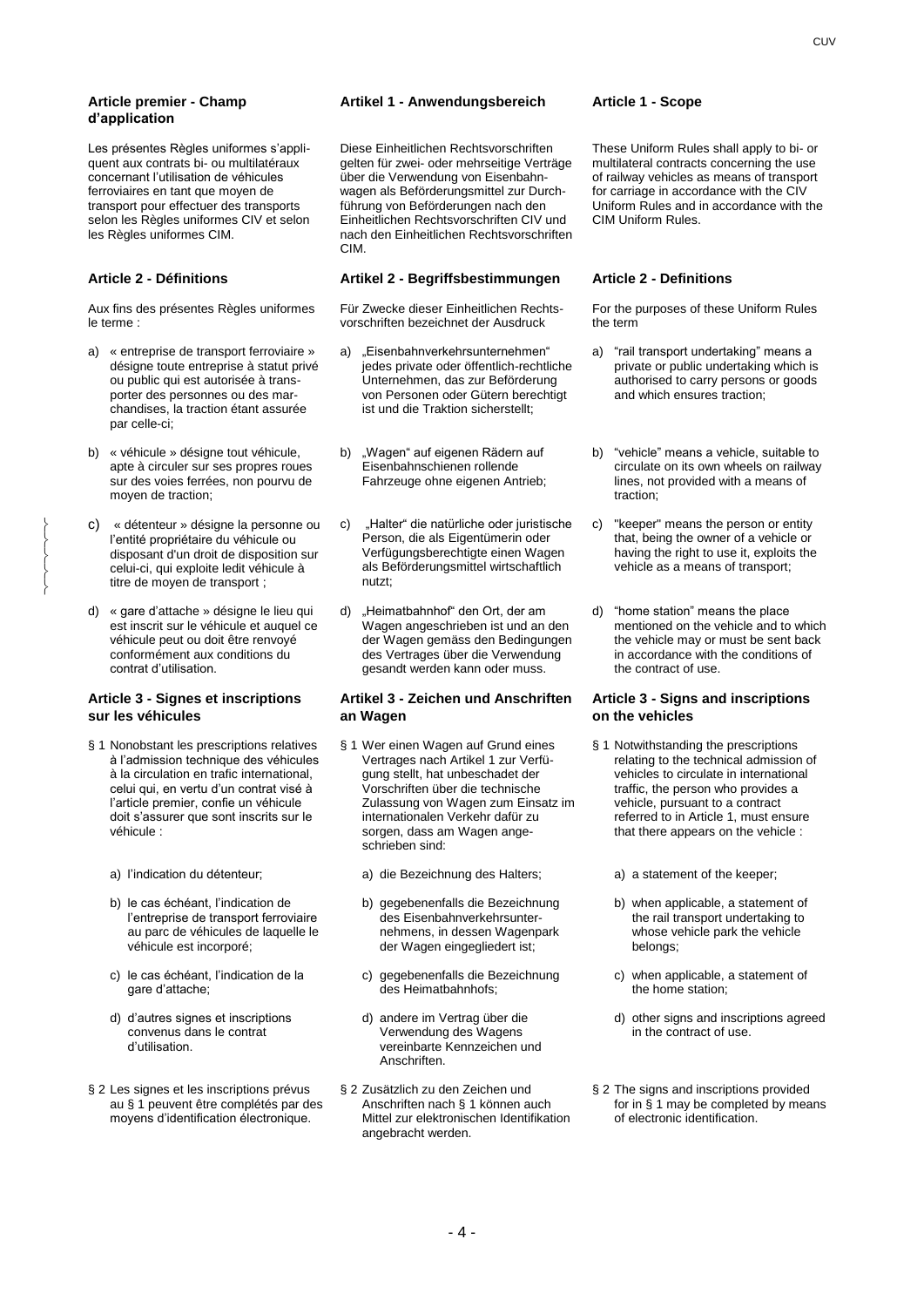### **Article 4 - Responsabilité en cas de perte ou d'avarie d'un véhicule**

- § 1 A moins qu'elle ne prouve que le dommage ne résulte pas de sa faute, l'entreprise de transport ferroviaire à qui le véhicule a été confié pour utilisation en tant que moyen de transport répond du dommage résultant de la perte ou de l'avarie du véhicule ou de ses accessoires.
- § 2 L'entreprise de transport ferroviaire ne répond pas du dommage résultant de la perte des accessoires qui ne sont pas inscrits sur les deux côtés du véhicule ou qui ne sont pas mentionnés sur l'inventaire qui l'accompagne.
- § 3 En cas de perte du véhicule ou de ses accessoires, l'indemnité est limitée, à l'exclusion de tous autres dommagesintérêts, à la valeur usuelle du véhicule ou de ses accessoires au lieu et au moment de la perte. S'il est impossible de constater le jour ou le lieu de la perte, l'indemnité est limitée à la valeur usuelle aux jour et lieu où le véhicule a été confié pour utilisation.
- § 4 En cas d'avarie du véhicule ou de ses accessoires, l'indemnité est limitée, à l'exclusion de tous autres dommagesintérêts, aux frais de mise en état. L'indemnité n'excède pas le montant dû en cas de perte.
- § 5 Les parties au contrat peuvent convenir des dispositions dérogeant aux §§ 1 à 4.

### **Article 5 - Déchéance du droit d'invoquer les limites de responsabilité**

Les limites de responsabilité prévues à l'article 4, §§ 3 et 4 ne s'appliquent pas, s'il est prouvé que le dommage résulte d'un acte ou d'une omission que l'entreprise de transport ferroviaire a commis, soit avec l'intention de provoquer un tel dommage, soit témérairement et avec conscience qu'un tel dommage en résultera probablement.

### **Artikel 4 - Haftung bei Verlust oder Beschädigung eines Wagens**

- § 1 Das Eisenbahnverkehrsunternehmen, dem der Wagen zur Verwendung als Beförderungsmittel zur Verfügung gestellt worden ist, haftet für den Schaden, der durch Verlust oder Beschädigung des Wagens oder seiner Bestandteile entstanden ist, sofern es nicht beweist, dass der Schaden nicht durch sein Verschulden verursacht worden ist.
- § 2 Das Eisenbahnverkehrsunternehmen haftet nicht für den Verlust loser Bestandteile, die an den Wagenlängsseiten nicht angeschrieben oder in einem im Wagen angebrachten Verzeichnis nicht angegeben sind.
- § 3 Bei Verlust des Wagens oder seiner Bestandteile ist die Entschädigung ohne weiteren Schadenersatz auf den gemeinen Wert des Wagens oder seiner Bestandteile am Ort und im Zeitpunkt des Verlustes beschränkt. Sind der Tag oder der Ort des Verlustes nicht feststellbar, ist die Entschädigung auf den gemeinen Wert am Tag und am Ort der Übernahme des Wagens zur Verwendung beschränkt.
- § 4 Bei Beschädigung des Wagens oder seiner Bestandteile ist die Entschädigung auf die Instandsetzungskosten ohne weiteren Schadenersatz beschränkt. Die Entschädigung übersteigt nicht den Betrag, der im Fall des Verlustes zu zahlen wäre.
- § 5 Die Parteien des Vertrages können Vereinbarungen treffen, die von den §§ 1 bis 4 abweichen.

### **Artikel 5 - Verlust des Rechtes auf Haftungsbeschränkung**

Die in Artikel 4 §§ 3 und 4 vorgesehenen Haftungsbeschränkungen finden keine Anwendung, wenn nachgewiesen wird, dass der Schaden auf eine Handlung oder Unterlassung des Eisenbahnverkehrsunternehmens zurückzuführen ist, die entweder in der Absicht, einen solchen Schaden herbeizuführen, oder leichtfertig und in dem Bewusstsein begangen wurde, dass ein solcher Schaden mit Wahrscheinlichkeit eintreten werde.

### **Article 4 - Liability in case of loss of or damage to a vehicle**

- § 1 The rail transport undertaking to which the vehicle has been provided for use as a means of transport shall be liable for the loss or damage resulting from loss of or damage to the vehicle or its accessories, unless it proves that the loss or damage was not caused by fault on its part.
- § 2 The rail transport undertaking shall not be liable for loss or damage resulting from loss of accessories which are not mentioned on both sides of the vehicle or in the inventory which accompanies it.
- § 3 In case of loss of the vehicle or its accessories, the compensation shall be limited, to the exclusion of all other damages, to the usual value of the vehicle or of its accessories at the place and time of loss. When it is impossible to ascertain the day or the place of loss, the compensation shall be limited to the usual value on the day and at the place where the vehicle has been provided for use.
- § 4 In case of damage to the vehicle or its accessories, the compensation shall be limited, to the exclusion of all other damages, to the cost of repair. The compensation shall not exceed the amount due in case of loss.
- § 5 The contracting parties may agree provisions derogating from §§ 1 to 4.

### **Article 5 - Loss of right to invoke the limits of liability**

The limits of liability provided for in Article 4 §§ 3 and 4 shall not apply, if it is proved that the loss or damage results from an act or omission, which the rail transport undertaking has committed either with intent to cause such loss or damage, or recklessly and with knowledge that such loss or damage would probably result.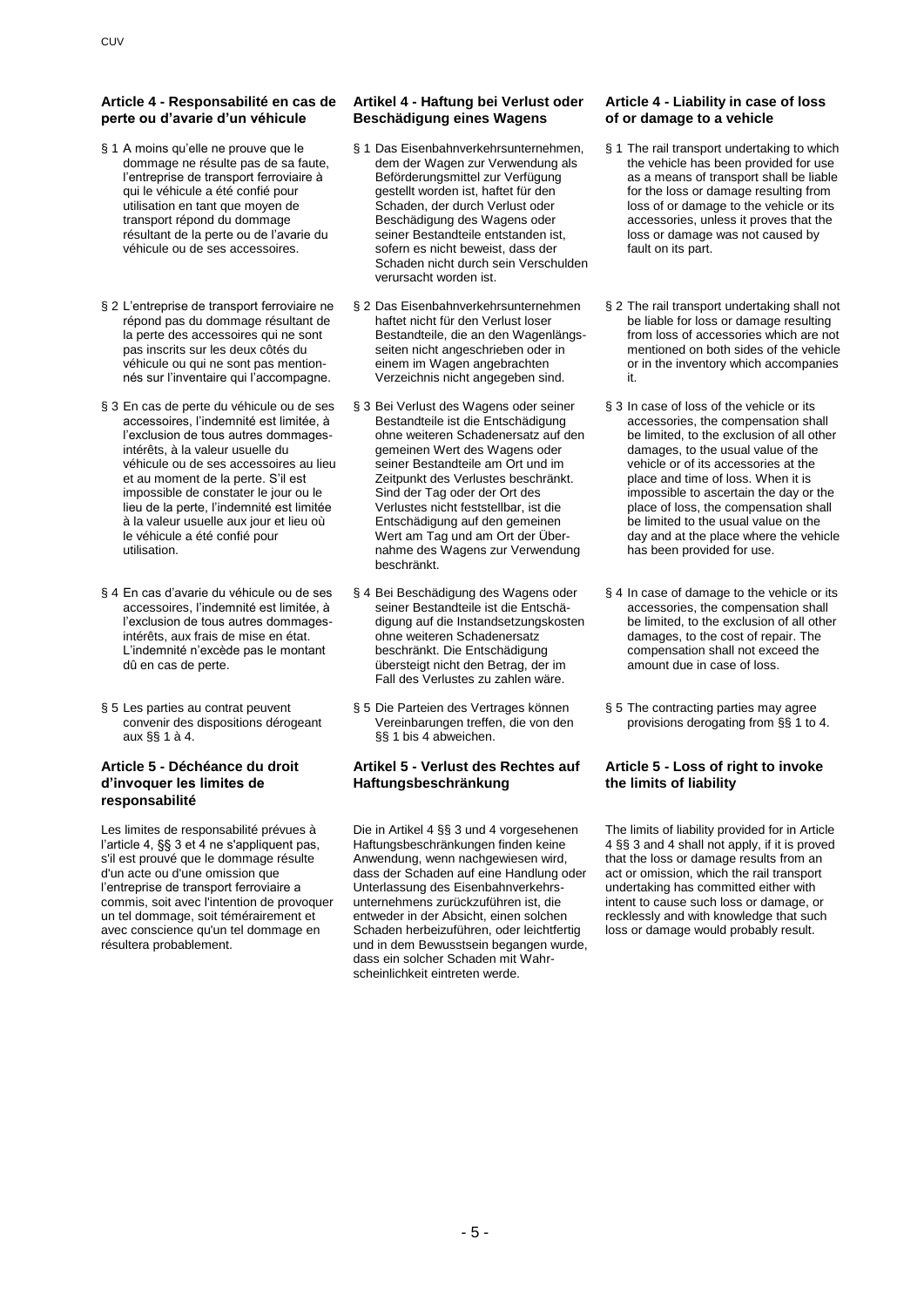#### **Article 6 - Présomption de perte d'un véhicule**

- § 1 L'ayant droit peut, sans avoir à fournir d'autres preuves, considérer un véhicule comme perdu lorsqu'il a demandé à l'entreprise de transport ferroviaire à laquelle il a confié le véhicule pour utilisation en tant que moyen de transport, de faire rechercher ce véhicule et si ce véhicule n'a pas été mis à sa disposition dans les trois mois qui suivent le jour de l'arrivée de sa demande ou bien lorsqu'il n'a reçu aucune indication sur le lieu où se trouve le véhicule. Ce délai est augmenté de la durée d'immobilisation du véhicule pour toute cause non imputable à l'entreprise de transport ferroviaire ou pour avarie.
- § 2 Si le véhicule considéré comme perdu est retrouvé après le paiement de l'indemnité, l'ayant droit peut, dans un délai de six mois à compter de la réception de l'avis l'en informant, exiger de l'entreprise de transport ferroviaire à laquelle il a confié le véhicule pour utilisation en tant que moyen de transport, que le véhicule lui soit remis, sans frais et contre restitution de l'indemnité, à la gare d'attache ou à un autre lieu convenu.
- § 3 Si la demande visée au § 2 n'est pas formulée ou si le véhicule est retrouvé plus d'un an après le paiement de l'indemnité, l'entreprise de transport ferroviaire à laquelle l'ayant droit a confié le véhicule pour utilisation en tant que moyen de transport en dispose conformément aux lois et prescriptions en vigueur au lieu où se trouve le véhicule.
- § 4 Les parties au contrat peuvent convenir des dispositions dérogeant aux §§ 1 à 3.

### **Article 7 - Responsabilité des dommages causés par un véhicule**

- § 1 Celui qui, en vertu d'un contrat visé à l'article premier, a confié le véhicule pour utilisation en tant que moyen de transport répond du dommage causé par le véhicule lorsqu'une faute lui est imputable.
- § 2 Les parties au contrat peuvent convenir des dispositions dérogeant au § 1.

### **Artikel 6 - Vermutung für den Verlust eines Wagens**

- § 1 Der Berechtigte kann den Wagen ohne weiteren Nachweis als verloren betrachten, wenn er beim Eisenbahnverkehrsunternehmen, dem er den Wagen zur Verwendung als Beförderungsmittel zur Verfügung gestellt hat, die Nachforschung verlangt hat und der Wagen ihm binnen dreier Monate nach Eingang seines Verlangens nicht zur Verfügung gestellt worden ist oder wenn er keinen Hinweis auf den Standort des Wagens erhalten hat. Diese Frist verlängert sich um die Dauer der Stillegung des Wagens, die durch einen vom Eisenbahnverkehrsunternehmen nicht zu vertretenden Umstand oder durch Beschädigung entstanden ist.
- § 2 Wird der als verloren betrachtete Wagen nach Zahlung der Entschädigung wieder aufgefunden, so kann der Berechtigte binnen sechs Monaten nach Empfang der Nachricht über das Wiederauffinden vom Eisenbahnverkehrsunternehmen, dem er den Wagen zur Verwendung als Beförderungsmittel zur Verfügung gestellt hat, verlangen, dass ihm der Wagen gegen Rückzahlung der Entschädigung kostenlos am Heimatbahnhof oder an einem sonst vereinbarten Ort übergeben wird.
- § 3 Wurde das in § 2 erwähnte Verlangen nicht gestellt oder wird der Wagen später als ein Jahr nach Zahlung der Entschädigung wieder aufgefunden, so verfügt das Eisenbahnverkehrsunternehmen, dem der Berechtigte den Wagen zur Verwendung als Beförderungsmittel zur Verfügung gestellt hat, darüber gemäss den am Ort, an dem sich der Wagen befindet, geltenden Gesetzen und Vorschriften.
- § 4 Die Parteien des Vertrages können Vereinbarungen treffen, die von den §§ 1 bis 3 abweichen.

### **Artikel 7 - Haftung für Schäden, die durch einen Wagen verursacht werden**

- § 1 Wer den Wagen auf Grund eines Vertrages nach Artikel 1 zur Verwendung als Beförderungsmittel zur Verfügung gestellt hat, haftet für die durch den Wagen verursachten Schäden, sofern ihn ein Verschulden trifft.
- § 2 Die Parteien des Vertrages können Vereinbarungen treffen, die von § 1 abweichen.

#### **Article 6 - Presumption of loss of a vehicle**

- § 1 The person entitled may, without being required to furnish other proof, consider a vehicle as lost when he has asked the rail transport undertaking to which he provided the vehicle for use as a means of transport, to have a search for the vehicle carried out and if the vehicle has not been put at his disposal within three months following the day of receipt of his request or else when he has not received any indication of the place where the vehicle is situated. This period shall be increased by the time the vehicle is immobilised for any reason not attributable to the rail transport undertaking or owing to damage.
- § 2 If the vehicle considered as lost is recovered after the payment of the compensation, the person entitled may require the rail transport undertaking to which he provided the vehicle for its use as a means of transport, within a period of six months after receiving notice of it, that the vehicle be returned to him, without charge and against restitution of the compensation, at the home station or at another agreed place.
- § 3 In the absence of the request referred to in § 2, or alternatively if the vehicle is recovered more than a year after the payment of the compensation, the rail transport undertaking to which the person entitled provided the vehicle for use as a means of transport, shall dispose of the vehicle in accordance with the laws and prescriptions in force at the place where the vehicle is situated.
- § 4 The contracting parties may agree provisions derogating from §§ 1 to 3.

### **Article 7 - Liability for loss or damage caused by a vehicle**

- § 1 The person who, pursuant to a contract referred to in Article 1, has provided the vehicle for use as a means of transport shall be liable for the loss or damage caused by the vehicle when he is at fault.
- § 2 The contracting parties may agree provisions derogating from § 1.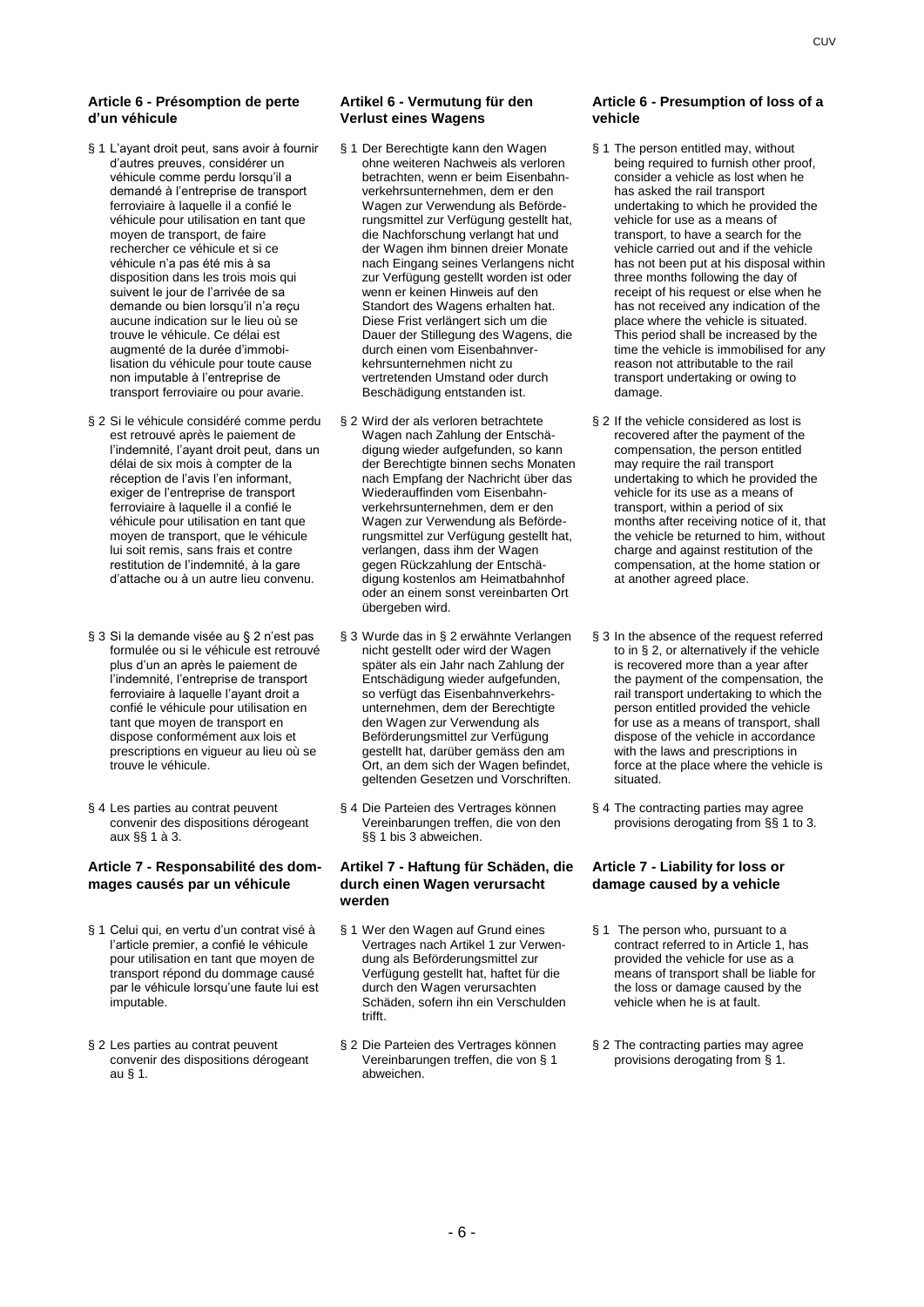Lorsque le contrat d'utilisation de véhicules prévoit que l'entreprise de transport ferroviaire peut confier le véhicule à d'autres entreprises de transport ferroviaire pour utilisation en tant que moyen de transport, l'entreprise de transport ferroviaire peut, avec l'accord du détenteur, convenir avec les autres entreprises de transport ferroviaire :

- a) que, sous réserve de son droit de recours, elle leur est subrogée en ce qui concerne leur responsabilité, envers le détenteur, en cas de perte ou d'avarie du véhicule ou de ses accessoires;
- b) que seul le détenteur est responsable, envers les autres entreprises de transport ferroviaire, des dommages causés par le véhicule, mais que seule l'entreprise de transport ferroviaire qui est le partenaire contractuel du détenteur est autorisée à faire valoir les droits des autres entreprises de transport ferroviaire.

#### **Article 9 - Responsabilité pour les agents et autres personnes**

- § 1 Les parties au contrat sont responsables de leurs agents et des autres personnes au service desquelles elles recourent pour l'exécution du contrat, lorsque ces agents ou ces autres personnes agissent dans l'exercice de leurs fonctions.
- § 2 Sauf convention contraire entre les parties au contrat, les gestionnaires de l'infrastructure, sur laquelle l'entreprise de transport ferroviaire utilise le véhicule en tant que moyen de transport, sont considérés comme des personnes au service desquelles l'entreprise de transport ferroviaire recourt.
- § 3 Les §§ 1 et 2 s'appliquent également en cas de subrogation conformément à l'article 8.

§ 1 Dans tous les cas où les présentes Règles uniformes s'appliquent, toute action en responsabilité pour perte ou avarie du véhicule ou de ses accessoires, à quelque titre que ce soit, ne peut être exercée contre l'entreprise de transport ferroviaire à laquelle le véhicule a été confié pour utilisation en tant que moyen de transport que dans les conditions et limitations de ces Règles uniformes et de celles du contrat d'utilisation.

#### **Article 8 - Subrogation Artikel 8 - Subrogation Article 8 - Subrogation**

Sieht der Vertrag über die Verwendung von Wagen vor, dass das Eisenbahnverkehrsunternehmen den Wagen anderen Eisenbahnverkehrsunternehmen zur Verwendung als Beförderungsmittel zur Verfügung stellen darf, so kann das Eisenbahnverkehrsunternehmen mit Zustimmung des Halters mit den anderen Eisenbahnverkehrsunternehmen vereinbaren,

- a) dass es, vorbehaltlich seiner Rückgriffsrechte, hinsichtlich ihrer Haftung für Verlust und Beschädigung des Wagens oder seiner Bestandteile gegenüber dem Halter an ihre Stelle tritt;
- b) dass nur der Halter gegenüber den anderen Eisenbahnverkehrsunternehmen für durch den Wagen verursachte Schäden haftet, jedoch nur das Eisenbahnverkehrsunternehmen, das Vertragspartner des Halters ist, zur Geltendmachung der Ansprüche der anderen Eisenbahnverkehrsunternehmen berechtigt ist.

#### **Artikel 9 - Haftung für Bedienstete und andere Personen**

- § 1 Die Parteien des Vertrages haften für ihre Bediensteten und für andere Personen, deren sie sich zur Erfüllung des Vertrages bedienen, soweit diese Bediensteten und anderen Personen in Ausübung ihrer Verrichtungen handeln.
- § 2 Haben die Parteien des Vertrages nichts anderes vereinbart, so gelten die Betreiber der Eisenbahninfrastruktur, auf der das Eisenbahnverkehrsunternehmen den Wagen als Beförderungsmittel verwendet, als Personen, deren sich das Eisenbahnverkehrsunternehmen bedient.
- § 3 Die §§ 1 und 2 gelten auch bei Subrogation nach Artikel 8.

### **Article 10 - Autres actions Artikel 10 - Sonstige Ansprüche Article 10 - Other actions**

§ 1 In allen Fällen, auf die diese Einheitlichen Rechtsvorschriften Anwendung finden, kann ein Anspruch auf Schadenersatz wegen Verlust oder Beschädigung des Wagens oder seiner Bestandteile, auf welchem Rechtsgrund der Anspruch auch beruht, gegen das Eisenbahnverkehrsunternehmen, dem der Wagen zur Verwendung als Beförderungsmittel zur Verfügung gestellt worden ist, nur unter den Voraussetzungen und Beschränkungen dieser Einheitlichen Rechtsvorschriften sowie unter denen des Verwendungsvertrages geltend gemacht werden.

When the contract of use of vehicles provides that the rail transport undertaking may provide the vehicle to other rail transport undertakings for use as a means of transport, the rail transport undertaking may, with the agreement of the keeper, agree with the other rail transport undertakings

- a) that, subject to its right of recourse, it shall be subrogated to them, in respect of their liability to the keeper for loss of or damage to the vehicle or its accessories;
- b) that only the keeper shall be liable to the other rail transport undertakings, for loss or damage caused by the vehicle, but that only the rail transport undertaking which is the contractual partner of the keeper shall be authorised to assert the rights of the other rail transport undertakings.

#### **Article 9 - Liability for servants and other persons**

- § 1 The contracting parties shall be liable for their servants and other persons whose services they make use of for the performance of the contract, when these servants and other persons are acting within the scope of their functions.
- § 2 Unless the contracting parties otherwise agree, the managers of the infrastructure on which the rail transport undertakings use the vehicle as a means of transport, shall be regarded as persons whose services the rail transport undertaking makes use of.
- § 3 §§ 1 and 2 shall also apply in the case of subrogation in accordance with Article 8.

§ 1 In all cases where these Uniform Rules shall apply, an action in respect of liability, for loss of or damage to the vehicle or its accessories, on whatever grounds, may be brought against the rail transport undertaking to which the vehicle was provided for use as a means of transport only subject to the conditions and limitations laid down in these Uniform Rules and the contract of use.